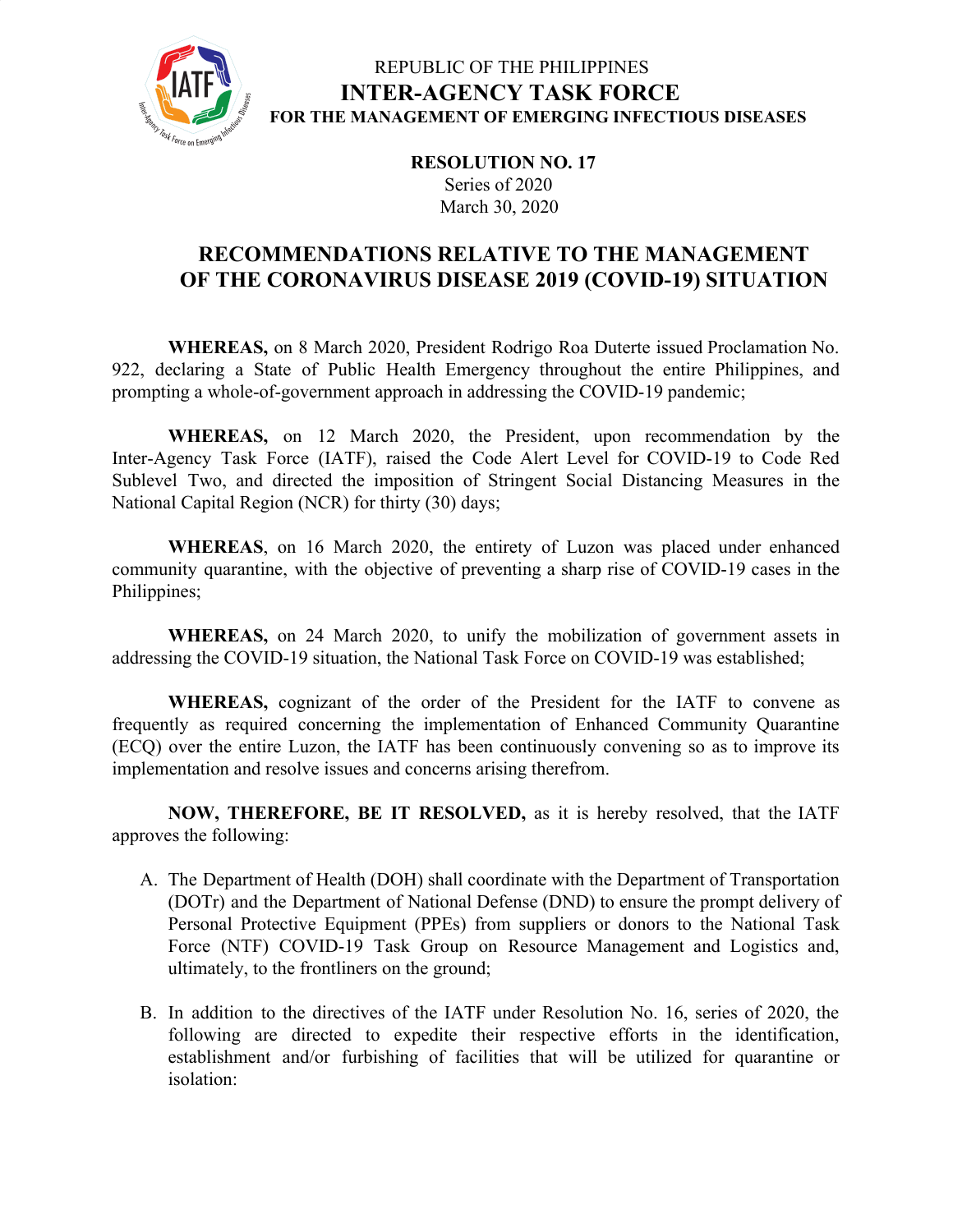- 1. The DOTr shall lead the identification of maritime vessels that can serve as floating quarantine centers, in coordination with the DOH;
- 2. The Department of Tourism (DOT) shall finalize the identification of hotels and other similar establishments as quarantine facilities in every region of the country. The Bureau of Quarantine is directed to assess the adequacy of such facilities identified by the DOT;
- 3. The Department of Public Works and Highways (DPWH), in cooperation with private entities, shall complete all the works necessary to convert the Philippine International Convention Center, World Trade Center, the Rizal Memorial Sports Complex, and such other facilities as may be necessary, into fully-functional quarantine facilities;
- 4. LGUs shall finalize the identification and furbishing of Provincial, City, Municipal, and Barangay quarantine facilities in accordance with the guidelines issued by the DILG; and
- 5. The DOH Centers for Health Development and the regional offices of the Department of the Interior and Local Government (DILG), Local Government Units (LGUs), including uniformed services, shall form composite teams who will serve as personnel in quarantine facilities operated by the national government and LGUs; and

*Provided,* that all identified facilities shall be reported to the NTF COVID-19 Task Group on Resource Management and Logistics for consolidation. *Provided, further,* that the latter shall classify the identified facilities into those that can be utilized for quarantine of Persons Under Monitoring (PUMs), isolation of Patients Under Investigation (PUIs), and those where positive COVID-19 cases with mild symptoms may be managed;

- C. LGUs are likewise directed to fulfill the following functions in accordance with the guidelines issued by the DOH, as applicable:
	- 1. Sustain the provision of basic necessities and local transport for their residents;
	- 2. Identify appropriate human resources who may aid the national government in conducting intensive contact tracing, assessment, and monitoring of PUMs and PUIs, as well as in the issuance of Certificate of Completion of 14-Day Quarantine through their Local Health Units (LHUs); and
	- 3. Disinfect areas in their respective localities as frequently as necessary.
- D. Paragraph I of IATF Resolution No. 14, series of 2020, providing for exemptions on the implementation of the ECQ in the entirety of Luzon is hereby amended, to wit: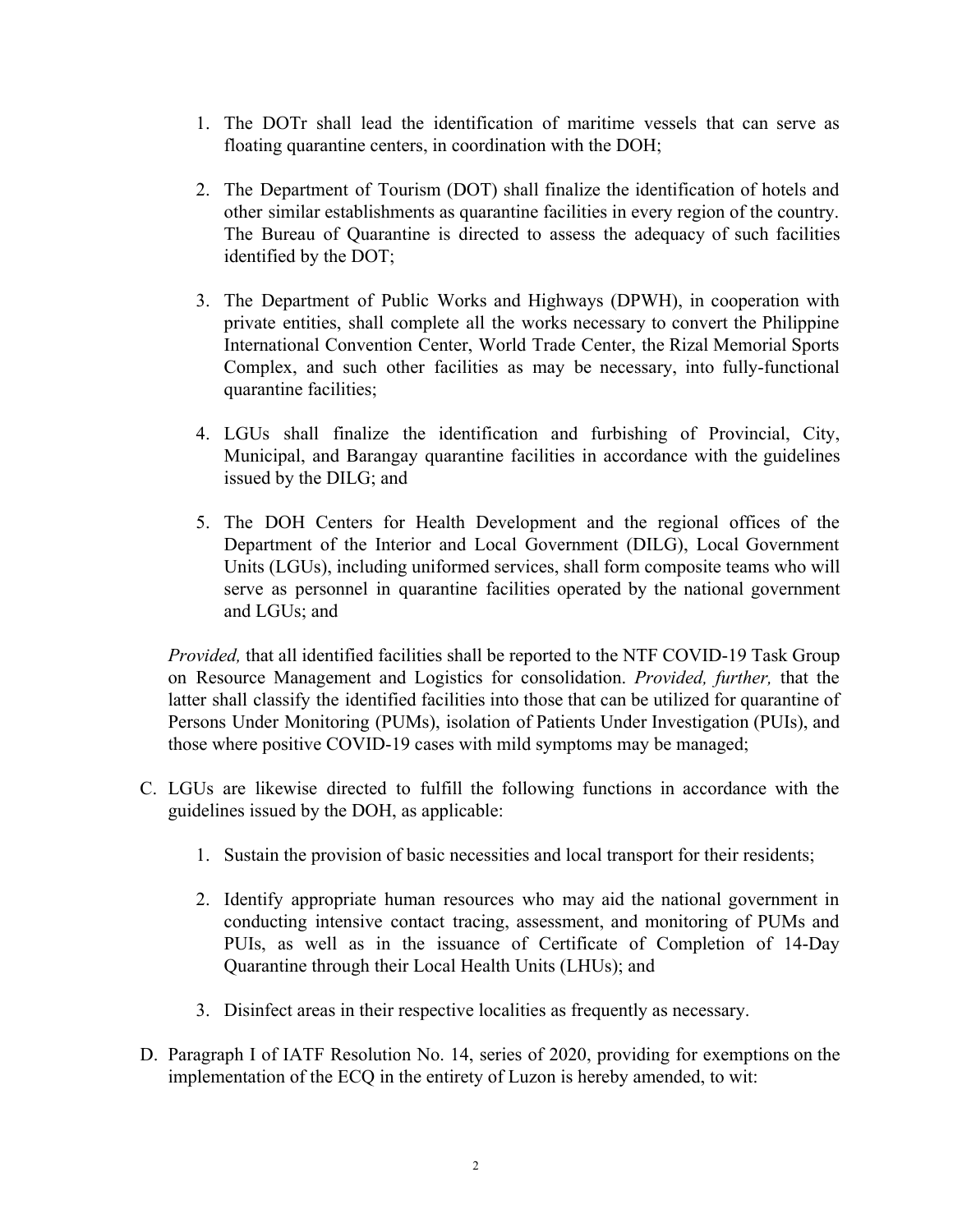- *x x x*
- *k. Employees of the Philippine Postal Corporation at a capacity necessary to maintain the prompt delivery of services to its clients.*

*x x x*

*Provided that* such exemption shall be without prejudice to the requirement of strict social distancing measures in their establishments.

- E. The IATF recommends to the Office of the President the proposal of the Department of Agriculture to import a total of 300,000 metric tons of rice by the Philippine International Trading Corporation (PITC) through government-to-government arrangements for contingency purposes.
- F. The national policy of unhampered movement of cargoes and workers from permitted establishments such as agriculture and food products, and their supply chain, is hereby affirmed;
- G. The IATF Technical Working Group (TWG) to be led by the DOH is directed to convene and finalize the parameters for deciding on the eventual total or partial lifting of the ECQ in Luzon, the possible extension of its duration, or its expansion to other areas outside the contained area, subject to the approval, amendment or modification by the IATF;
- H. The IATF TWG is likewise directed to formulate and present a decision tool for the management of land-based or sea-based Overseas Filipino Workers who may be repatriated through the efforts of the national government;
- I. The IATF adopts the recommendation of the Department of Justice (DOJ) for the issuance of a Joint Memorandum Circular governing the handling of confiscated goods covered by the Price Act, and other relevant laws; and
- J. The Anti-Red Tape Authority (ARTA) shall form part of the expanded membership of the IATF.

**APPROVED** during the 18th Inter-Agency Task Force Meeting, as reflected in the minutes of the meeting, held this 30th of March 2020 *via* video conference.

# **FRANCISCO T. DUQUE III**

Secretary, Department of Health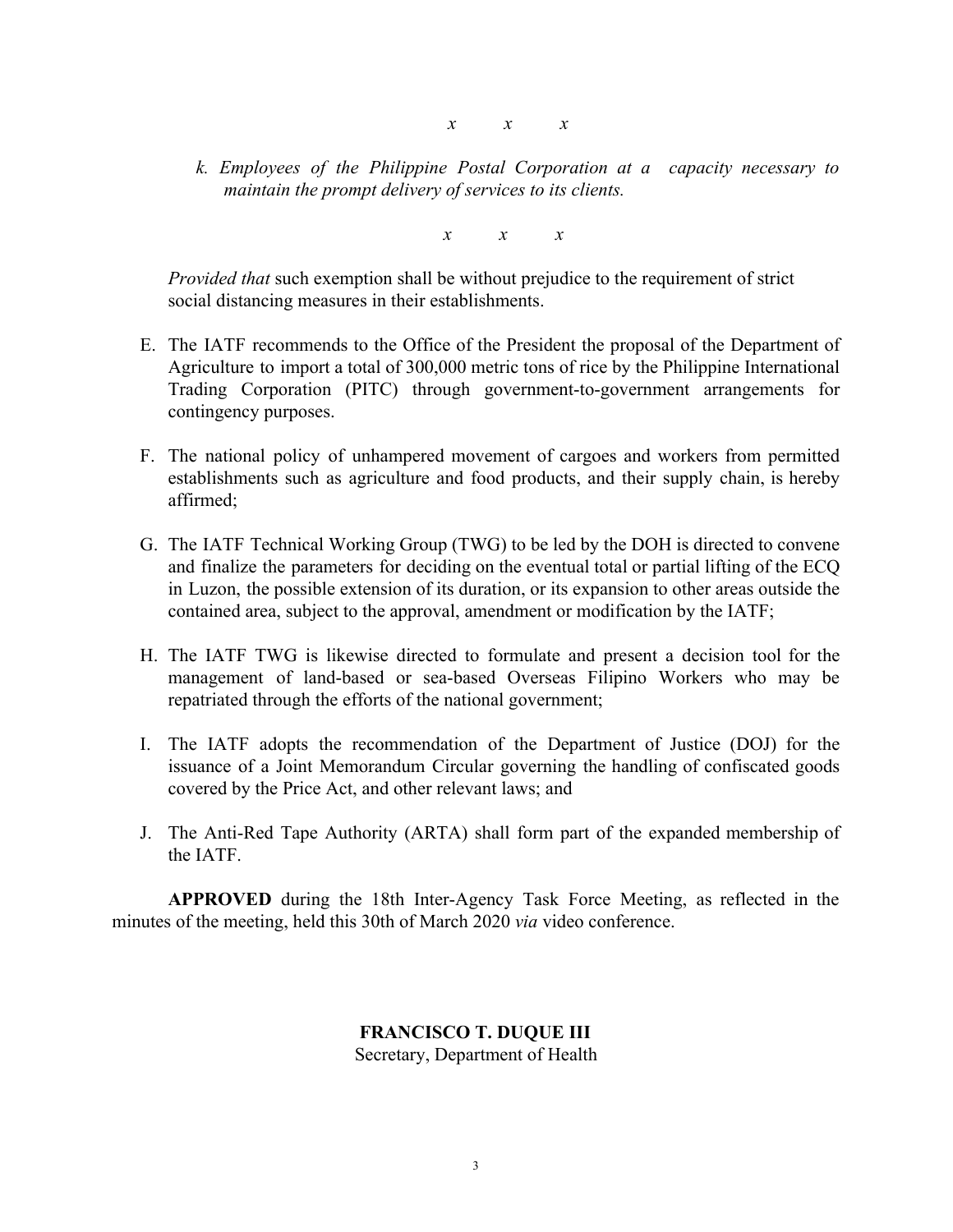#### **EDUARDO M. AÑO**

Secretary, Department of the Interior and Local Government

## **BERNADETTE ROMULO-PUYAT**

Secretary, Department of Tourism

#### **SILVESTRE H. BELLO III**

Secretary, Department of Labor and Employment

#### **TEODORO L. LOCSIN JR.**

Secretary, Department of Foreign Affairs

#### **MENARDO I. GUEVARRA**

Secretary, Department of Justice

## **GREGORIO B. HONASAN II**

Secretary, Department of Information and Communications Technology

# **ARTHUR P. TUGADE** Secretary, Department of Transportation

*Conforme***:**

#### **SALVADOR C. MEDIALDEA**

Executive Secretary, Office of the Executive Secretary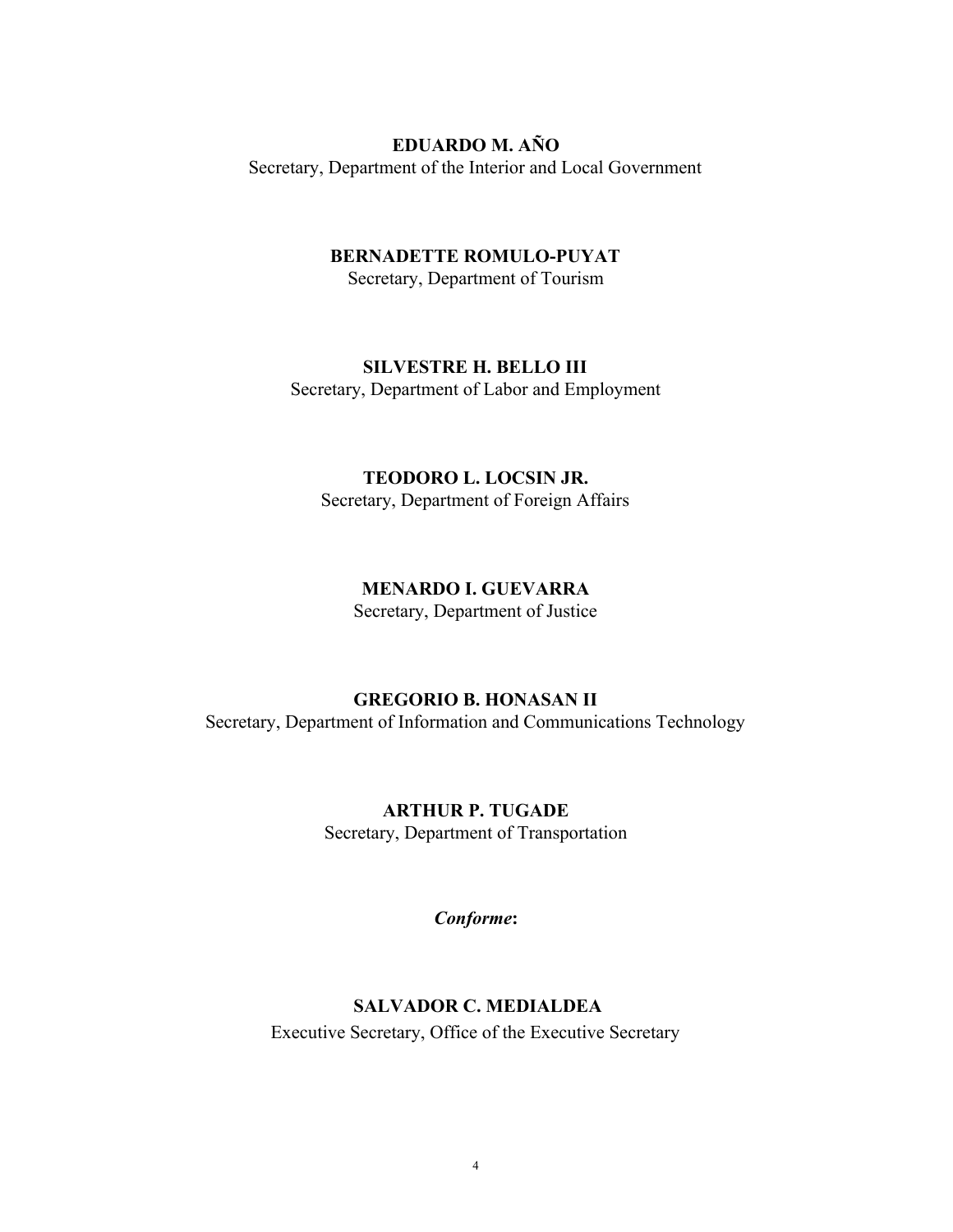## **KARLO ALEXEI B. NOGRALES**

Cabinet Secretary, Cabinet Secretariat of the Philippines

#### **SALVADOR S. PANELO**

Secretary, Office of the Chief Presidential Legal Counsel

# **HERMOGENES C. ESPERON**

Director-General, National Security Council

# **CARLITO G. GALVEZ JR.**

Secretary, Office of the Presidential Adviser on the Peace Process

#### **JOSE RUPERTO MARTIN M. ANDANAR**

Secretary, Presidential Communications Operations Office

# **DELFIN N. LORENZANA**

Secretary, Department of National Defense

#### **RAMON M. LOPEZ**

Secretary, Department of Trade and Industry

#### **WILLIAM D. DAR**

Secretary, Department of Agriculture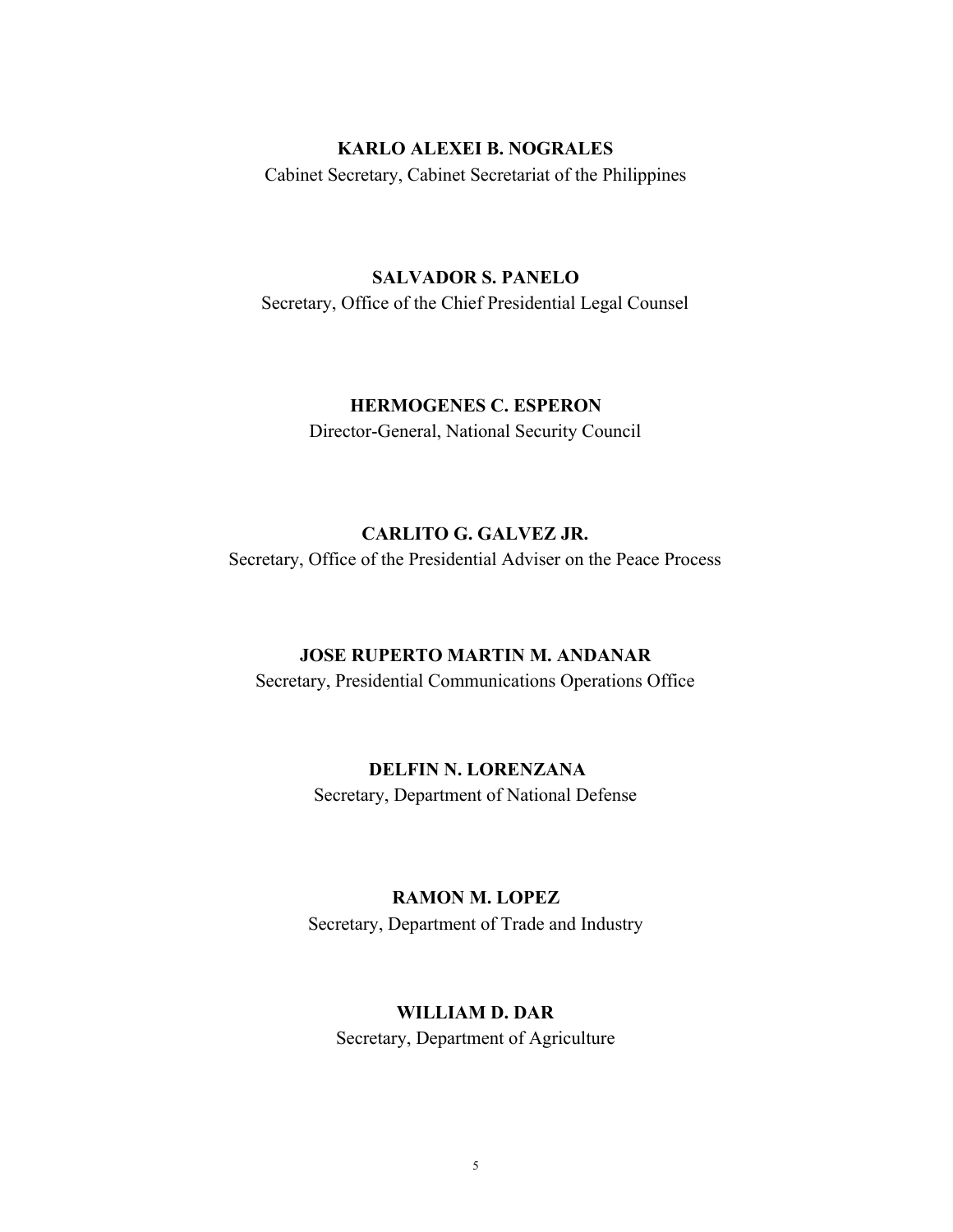# **ROY A. CIMATU**

Secretary, Department of Environment and Natural Resources

# **LEONOR M. BRIONES**

Secretary, Department of Education

# **ROLANDO JOSELITO D. BAUTISTA**

Secretary, Department of Social Welfare and Development

## **ERNESTO M. PERNIA**

Secretary, National Economic and Development Authority

### **BAYANI H. AGABIN**

Undersecretary, Department of Finance

# **ROLANDO U. TOLEDO**

Assistant Secretary, Department of Budget and Management

# **RICARDO B. JALAD**

Administrator, Office of the Civil Defense

# **ARCHIE FRANCISCO F. GAMBOA**

Chief, Philippine National Police